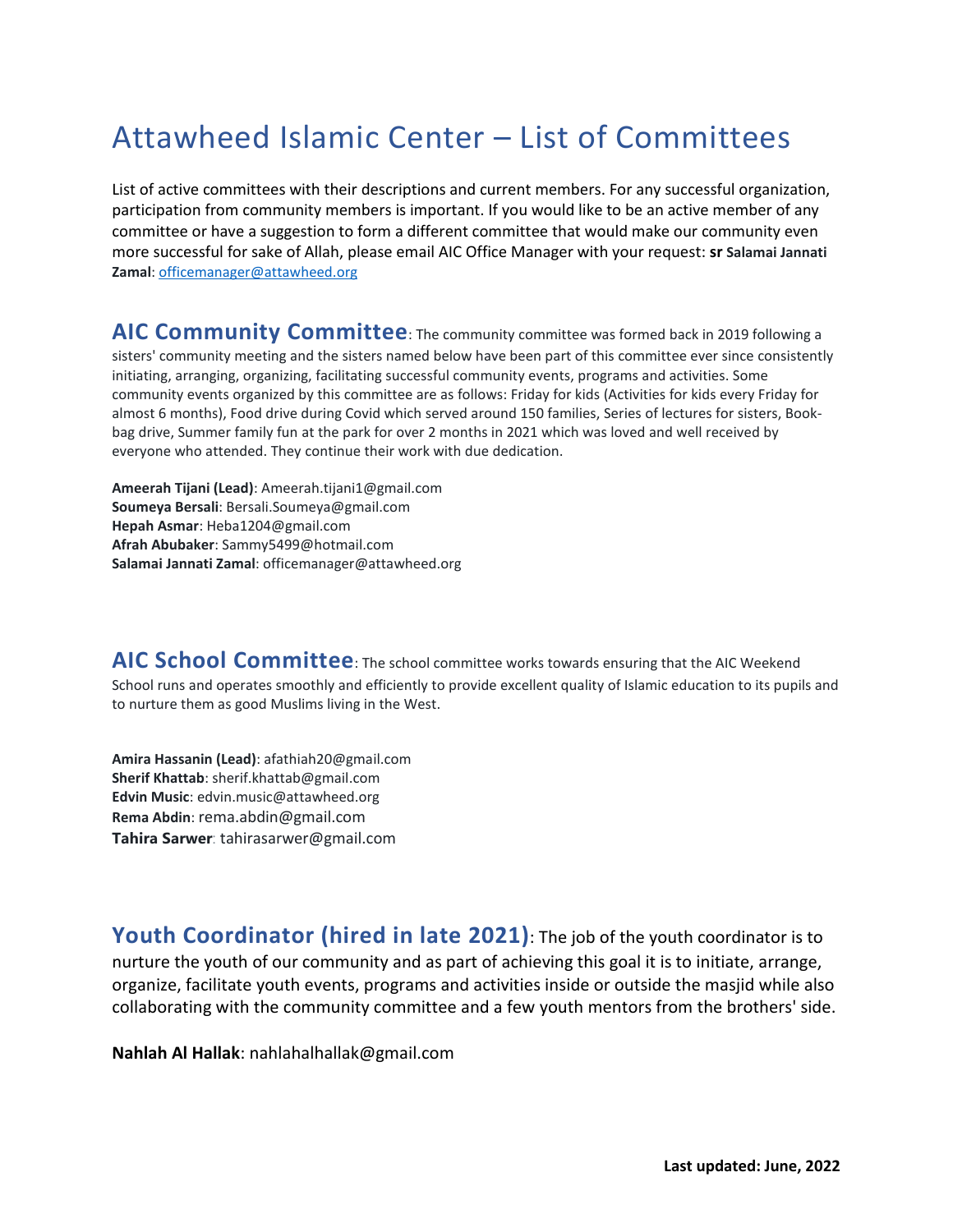**AIC Janazah Committee**: The AIC janazah committee is very active in arranging janazahs for Muslims in the wider Pittsburgh area, starting from providing support to bereaved families and guidance throughout the whole process we also collaborate with funeral homes taking care of the ghusl arrangements with our very own group of dedicated ghusl volunteers (both men and women from the community), closely working with our own Imam Sheikh Sayed we also come together with different masajid for janazah prayers, last but not the least we communicate with the cemeteries to ensure proper Islamic burial of our deceased brothers and sisters. On an average we arrange at least 2 janazahs and sometimes upto 5-6 janazahs/month.

**Salamai Jannati Zamal (main contact)**: officemanager@attawheed.org **Dedicated ghusl volunteers**: Sheikh Sayed, Brothers Elhaj, Rafic, Sajid, Tauheed, Saad, Jafar, Faizan, Zafar, Hafeez, Walaa, Shahab, Taimur, Regis, Fazal, Suleiman, Rob

Sisters Assiya, Maryam, Tahira, Nusrat, Ayasha, Mishaal, Annie, Fatma, Sofia

**Funeral Home: Leo J. Henney Funeral Home Cemetery: Chartiers Cemetery (all lots have been used), Restland Memorial Park (courtesy MCCGP), Homewood Cemetery Collaborating Masajid: MCCGP, ICP, FMM**

AIC Cemetery Committee: The AIC cemetery committee has been actively looking to purchase plots in a suitable Muslim friendly cemetery.

**Ala Hajdarwish (Lead)**: [ala.hajdarwish@attawheed.org](mailto:ala.hajdarwish@attawheed.org) **Edvin Music (Co-Lead)**: edvin.music@attawheed.org **Hafeez Ajenifuja**: hafeez.ajenifuja@attawheed.org **Jahangir Kabir**: jahangir.kabir@attawheed.org **Chokri Guetari**: chokri.guetari@attawheed.org

**AIC Security Committee**: The AIC security committee was established in 2019 in order to ensure and uphold the safety and security of AIC congregants during major community gatherings such as Jumu'ah, Ramadan, Eid, Weekend School, etc. The committee has worked towards facilitating security in and around AIC during those events ever since by hiring security personnel guarding the main entries to the masjid and also by designating volunteers in and around the masjid. The committee has been constantly looking for ways to further improve security by enhancing security of doors, automatically locking doors during specified times (like Weekend School), use of security cameras, etc.

**Ala Hajdarwish (Lead)**: [ala.hajdarwish@attawheed.org](mailto:ala.hajdarwish@attawheed.org) **Edvin Music (Co-lead):** edvin.music@attawheed.org

**Dedicated security volunteers**: Brothers Kashif, Regis, Elhaj, Mohammad Eshnuk, Shahab, Khurram, Admir, and others